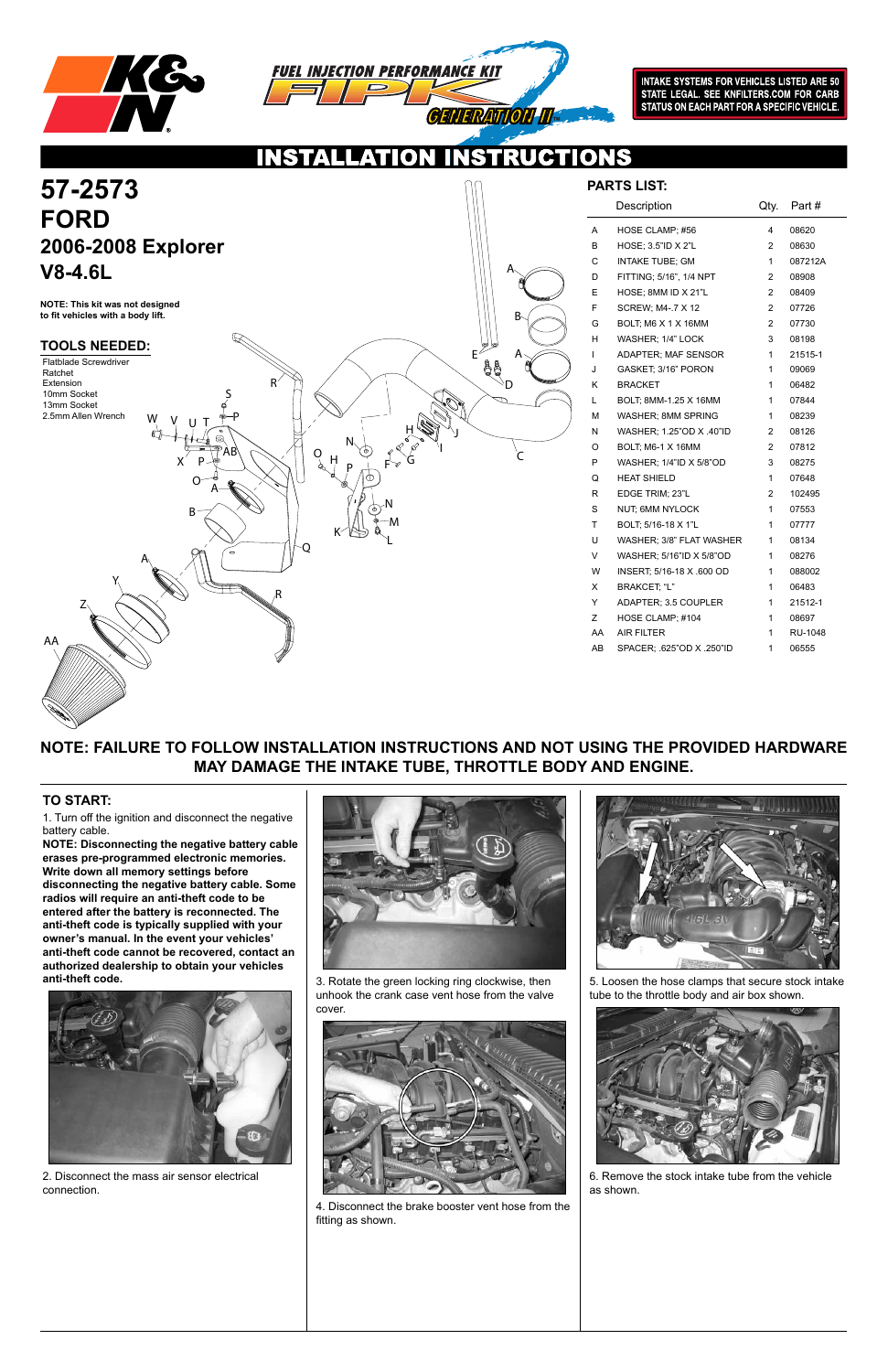# **Continued INSTALLATION INSTRUCTIONS**



7. Unlatch the three air box lid latches and then remove the lid from the vehicle



8. Loosen and remove the two bolts that secure the coolant recovery tank to the radiator.



9. Lift and position the coolant recovery tank on the engine to gain access to the lower air box. **Note: Use care when moving the coolant recovery tank as the recovery hose will still be attached to the radiator.**



10. Lift up the lower air box housing to dislodge it from the mounting grommets and then remove the lower air box housing from the vehicle.

**NOTE: The lower air box housing is attached to the inner fender well at four locations. NOTE: K&N Engineering, Inc., recommends that customers do not discard factory air intake.**



11. Reinstall the coolant recovery tank and secure with the factory bolts removed in step #8.



12. Remove the front lower air box mounting grommet shown.



13. Remove the washer bottle mounting bolt shown.

**NOTE: This bolt will be reused.**



14. Remove the valve cover mounting bolt shown. **NOTE: This bolt will be reused.**



15. Insert the bolt removed in step #14 through the keyhole in the tube mounting bracket as shown.





16. Install the tube mounting bracket onto the valve cover and secure with the factory valve cover mounting bolt and the supplied hardware as shown.

**NOTE: The provided bolt will thread into the threaded hole in the engine cylinder head, some vehicles will have a plastic heater hose retainer in this hole. It will be necessary to remove this retainer and secure the heater hose between the bracket and valve cover.**

17. Install the supplied edge trim onto the heat shield as shown.

**NOTE: Some trimming of the edge trim may be necessary.**



18. Attach the inserted nut to the mounting bracket with the hardware as shown.



19. Attach the mounting bracket assembly to the heat shield with the provided hardware as shown. **NOTE: Be sure to position the spacer between the bracket and heat shield.**



20. Install the heat shield assembly into the vehicle so that the inserted nut will fit into the hole in the inner fender panel.



21. Secure the heat shield to the inner fender with the bolt removed in step #13 and the inserted nut and bolt.



22. Install the silicone hose (08630) onto the throttle body and secure with the provided hose clamp.